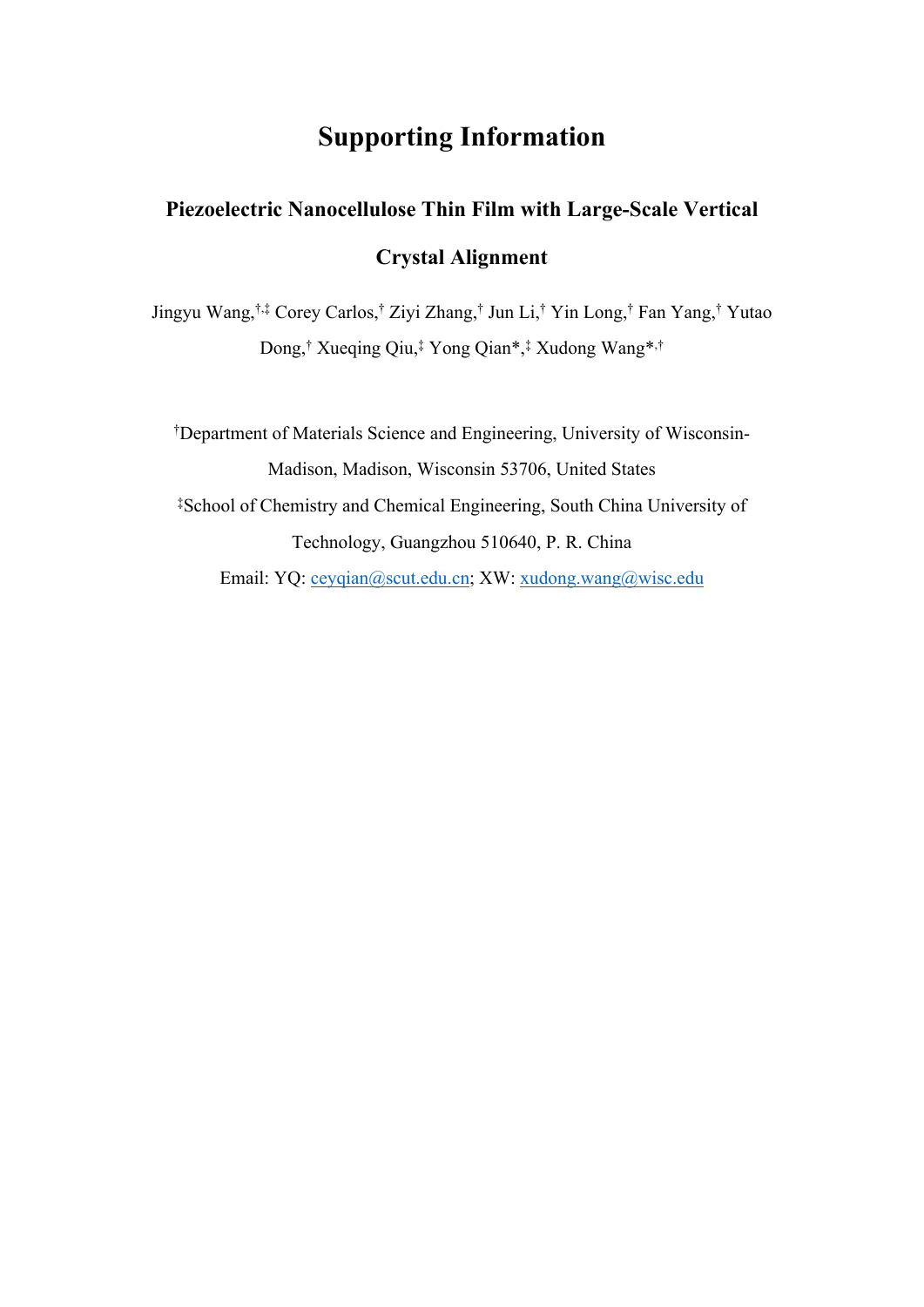S1. Calculation of interfacial energy of CNCs-PTFE

Interfacial energy between CNCs and PTFE could be calculated by following equation:

$$
\varepsilon_{CNC-PTFE} = \gamma_{CNC} + \gamma_{PTFE} - W_{CNC-PTFE}
$$
 (1)

where the  $\epsilon_{\text{CNC-PTFE}}$  represents the interfacial energy between CNCs and PTFE in air or vacuum,  $\gamma_{CNC}$  and  $\gamma_{PTFE}$  represent the surface energy of CNCs and PTFE respectively and WCNC-PTFE represents the interaction energy between CNCs and PTFE. Consider the existence of water-ethanol solvent, equation (1) changed to equation (2):

$$
\varepsilon'_{CNC-PTFE} = \varepsilon_{CNC-PTFE} - \varepsilon_{CNC-Solution} - \varepsilon_{PTFE-Solution}
$$
  
=  $W_{CNC-PTFE} + W_{Solution-Solution} - W_{CNC-Solution} + W_{PTFE-Solution}$   
(2)

where the  $\varepsilon'$ <sub>CNC-PTFE</sub> represents the interfacial energy between CNCs and PTFE in water-ethanol solvent,  $\varepsilon_{1-2}$  and  $W_{1-2}$  represent the interfacial energy and interaction energy between two subscripts respectively.  $W_{1-2}$  could be further calculated by equation (3):

$$
W_{1-2} = 2(\sqrt{\gamma_1^d \gamma_2^d} + \sqrt{\gamma_1^p \gamma_2^p})
$$
\n(3)

where the  $\gamma^d$  and  $\gamma^p$  represent the dispersion part and polar part of surface energy respectively.<sup>7</sup> The related parameters of water, ethanol, water-ethanol binary solvent, CNCs and PTFE were listed in Table S2.

S2. Calculation of orientation parameter (OP).

The OP could be calculated by equation  $(4)$ :

$$
OP = (180^\circ - \Delta\Phi)/180^\circ \tag{4}
$$

where  $\Delta\Phi$  is the full width at half maximum (FWHM) intensity. The value of OP ranges from 0 to 1, where 0 represent totally random orientation and 1 represents the perfected uniaxial orientation.

S3. Calculation of piezoelectric coefficient.

 $d = (PFM$  amplitude [V] – PFM amplitude offset [V]) ÷ lock in amp. gain [V/V] ÷ ratio A-B (AC) gain to A-B (DC) gain  $[V/V] \times A-B$  sensitivity  $[um/V] \div 5 \div ac$  bias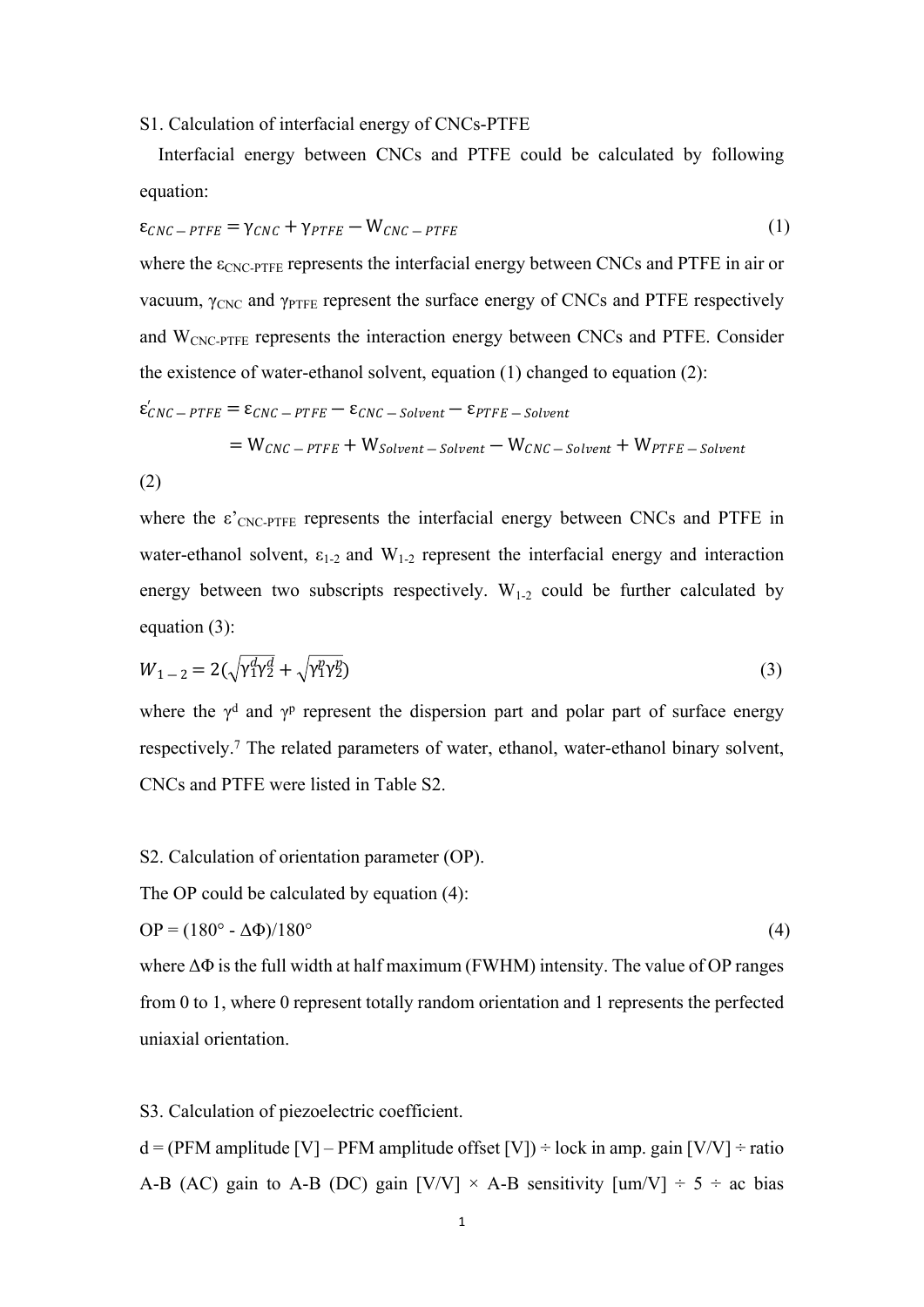where PFM amplitude represents the PFM amplitude signal of sample, PFM amplitude offset represents the PFM amplitude signal before approaching, lock in amp. gain = 100, ratio A-B (AC) gain to A-B (DC) gain = 1, A-B sensitivity =  $0.0093$  um/V and ac bias amplitude  $= 2.000$  V in this work.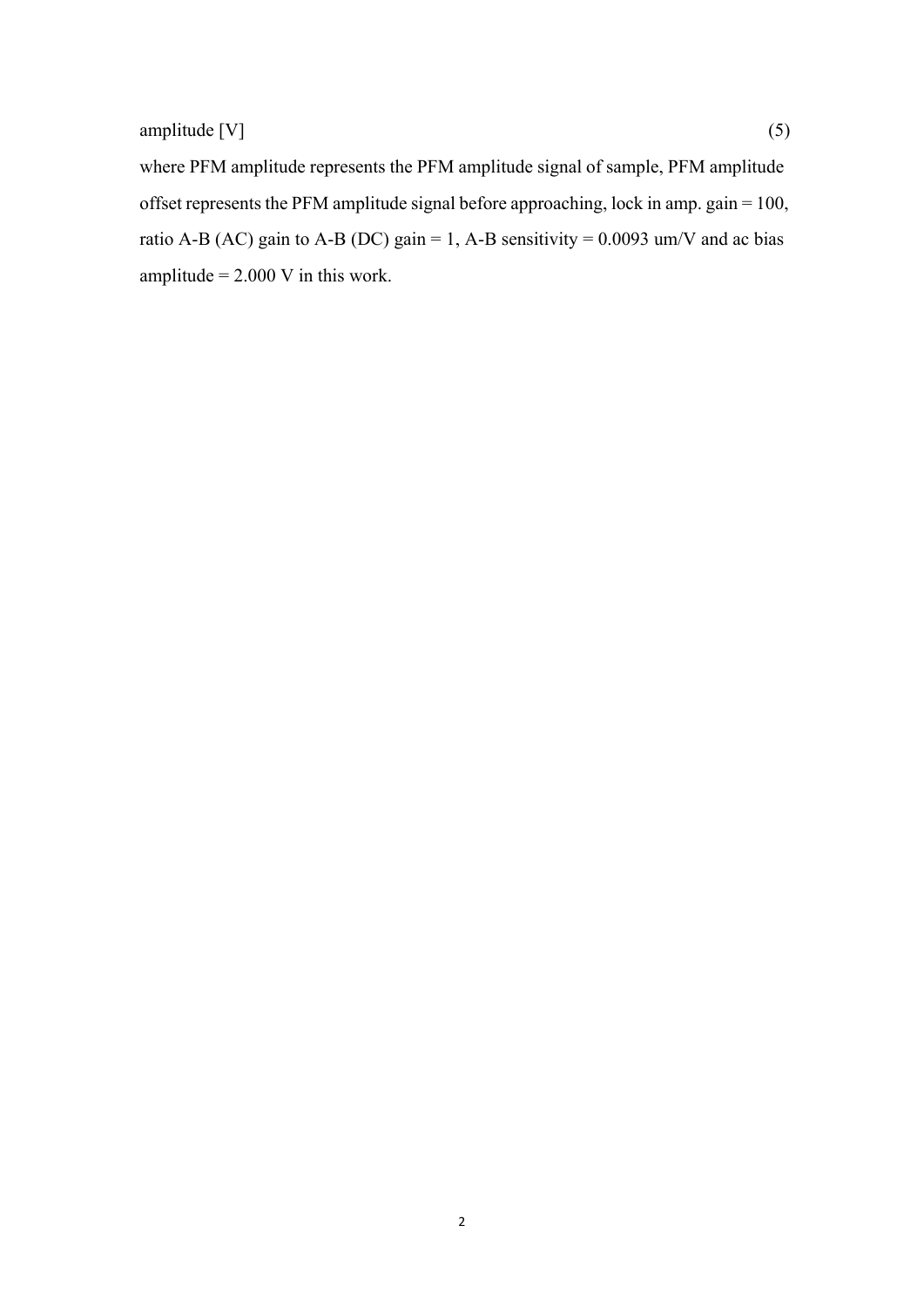| <b>Substance</b>                                      | Dielectric constant |
|-------------------------------------------------------|---------------------|
| Water <sup>1</sup>                                    | 80.4                |
| Ethanol <sup>1</sup>                                  | 25.0                |
| Water-Ethanol ( $\chi$ <sup>=</sup> 80%) <sup>1</sup> | 33.9                |
| PTFE <sup>2</sup>                                     | 21                  |

**Table S1**. Dielectric constants of water, ethanol, water-ethanol binary solvent and PTFE at 293.15K.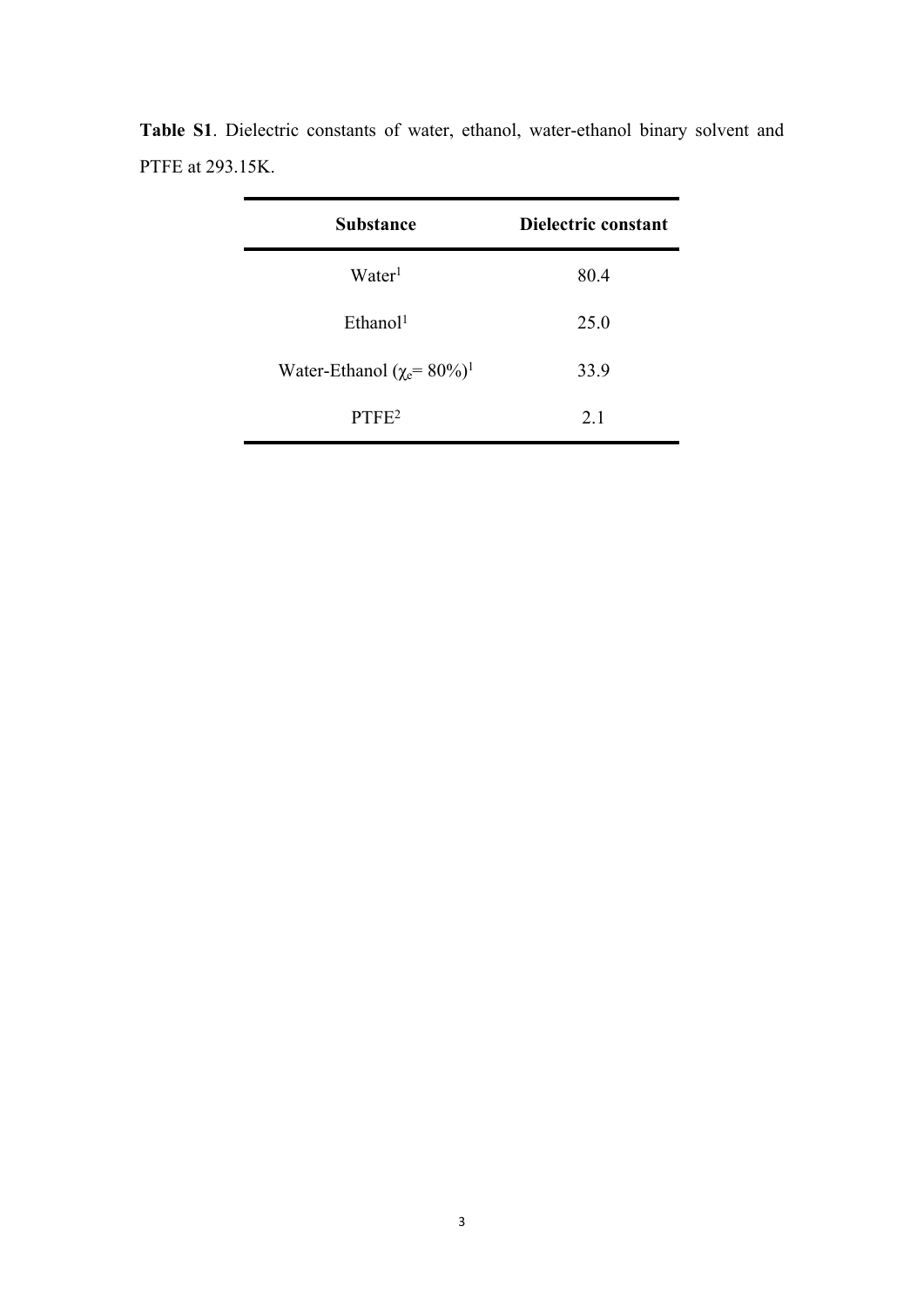| <b>Substance</b>                                   | γ    | $\gamma^{\rm d}$ | $\gamma$ <sup>p</sup> |
|----------------------------------------------------|------|------------------|-----------------------|
| Water <sup>3, 4</sup>                              | 72.8 | 20               | 52.8                  |
| Ethanol <sup>3, 4</sup>                            | 22.1 | 18.8             | 2.6                   |
| Water-Ethanol<br>$(\chi_e = 80\%)$ <sup>3, 4</sup> | 24.3 | 18.9             | 5.4                   |
| CNCs <sup>5</sup>                                  | 62.1 | 40.9             | 21.2                  |
| PTFF <sup>6</sup>                                  | 20   | 18.4             | 1.6                   |

**Table S2.** Surface energy of water, ethanol, water-ethanol binary solvent, CNCs and PTFE at 293.15K.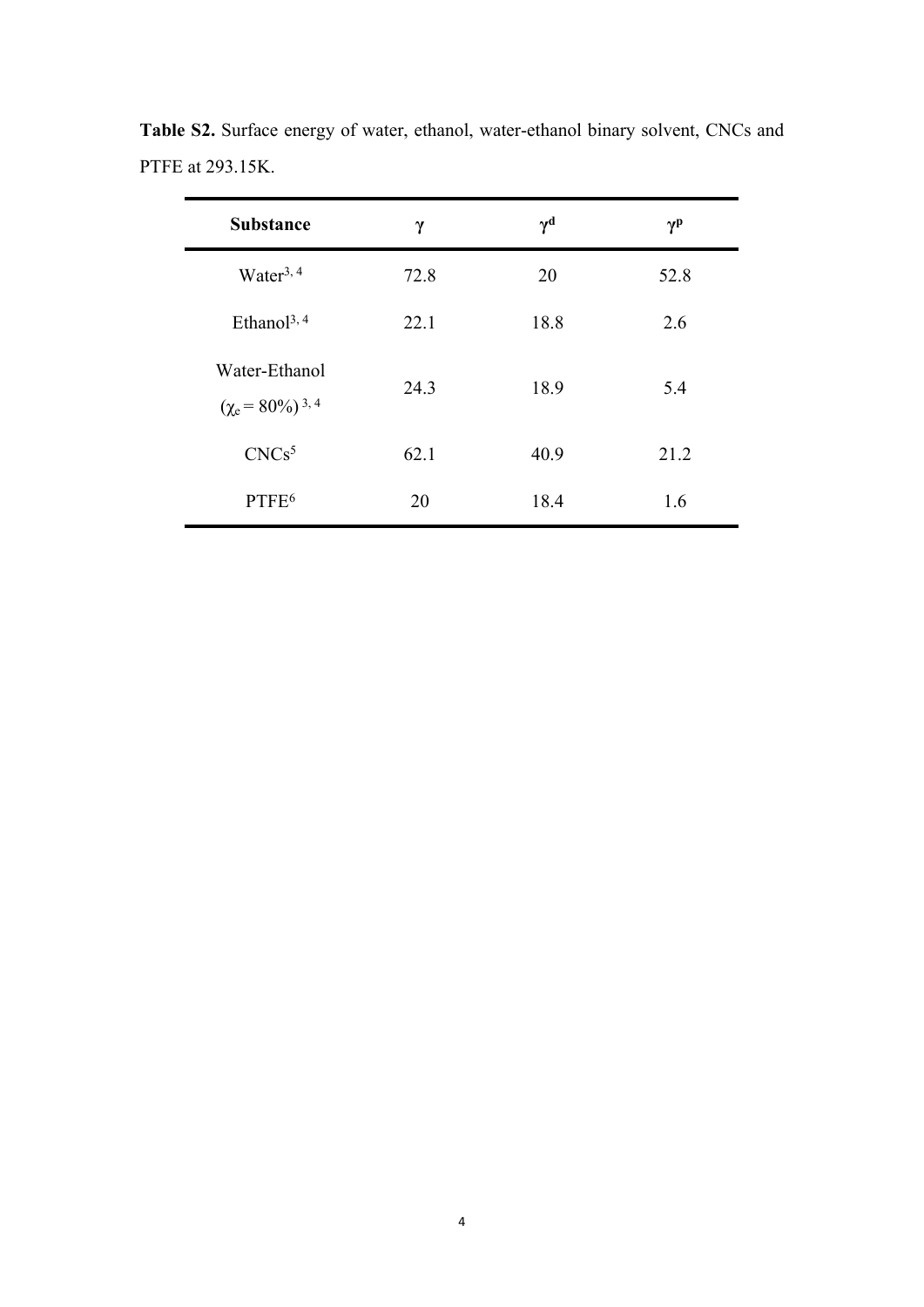| Area number    | Piezoelectric coefficient (pm/V) |
|----------------|----------------------------------|
| 1              | 17.9                             |
| 2              | 15.8                             |
| 3              | 20.7                             |
| $\overline{4}$ | 23.5                             |
| 5              | 18.7                             |
| Average        | $19.3 \pm 2.9$                   |

**Table S3.** Piezoelectric coefficient of e-CNC film.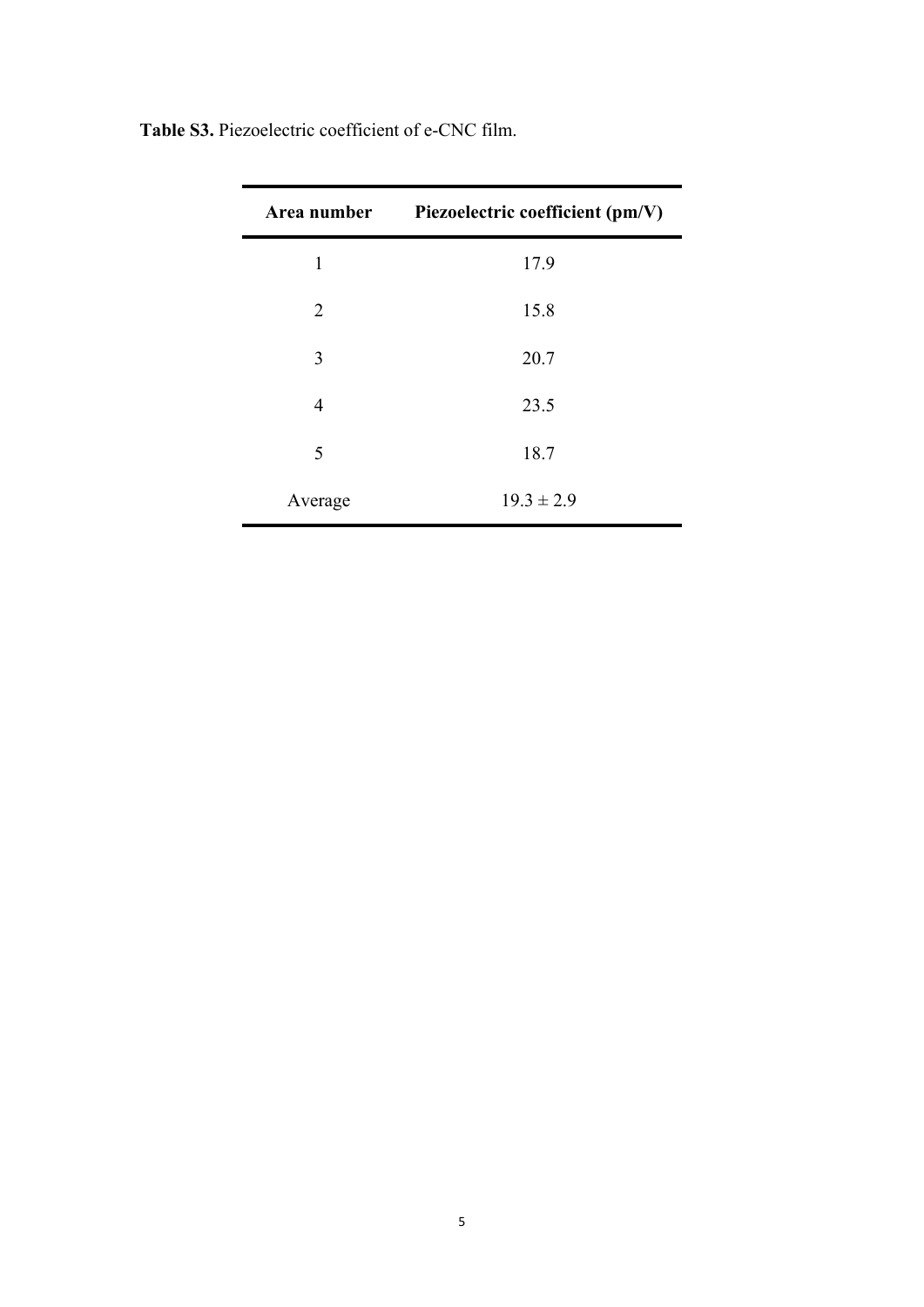

**Figure S1.** SEM image of filter paper. The average pore size is 450 nm.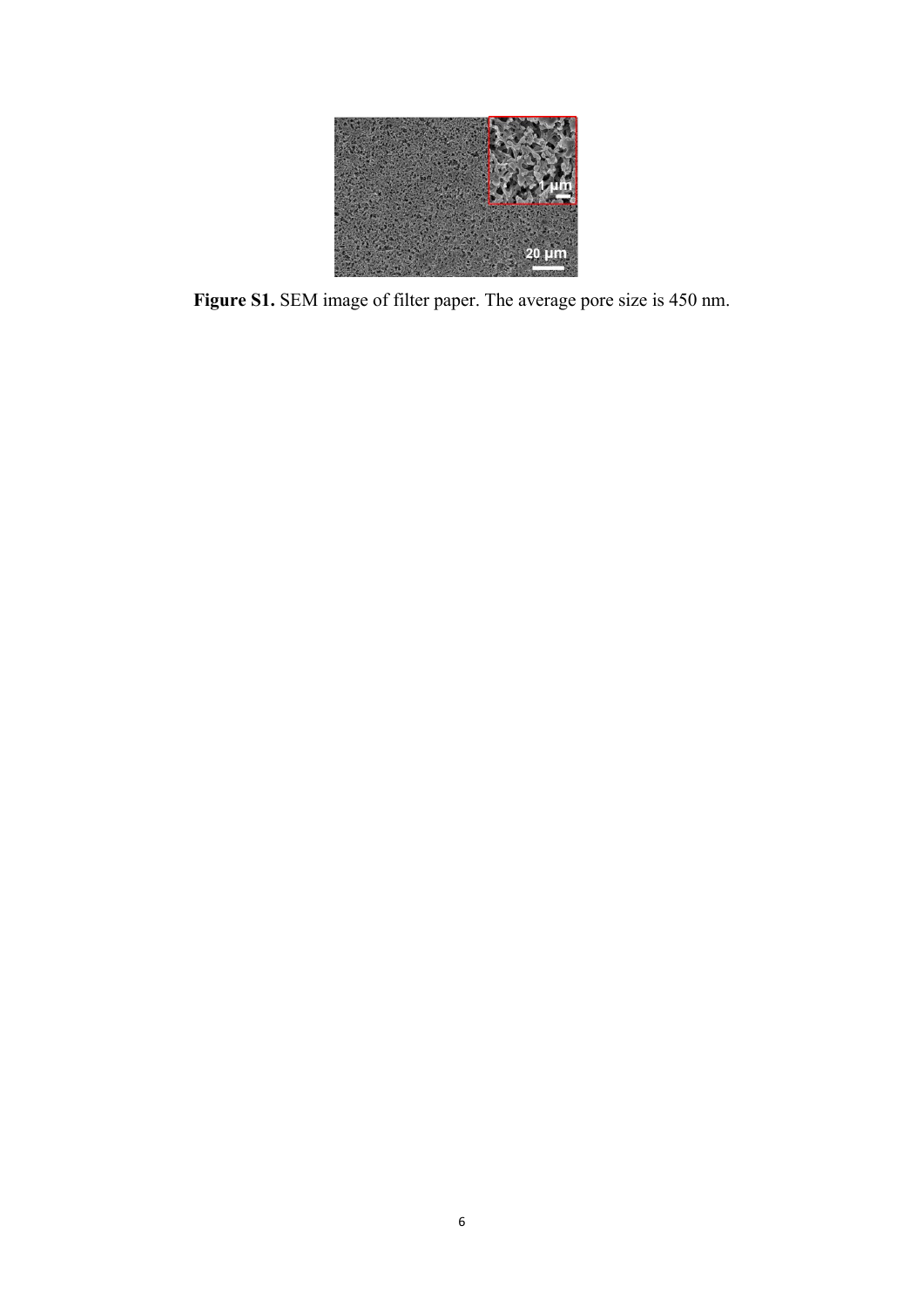

**Figure S2.** (a) Low- and (b) high-magnification SEM images of CNC film fabricated from CNC aqueous solution ( $\chi$ <sup>e</sup> = 0%) by confinement cell assembly.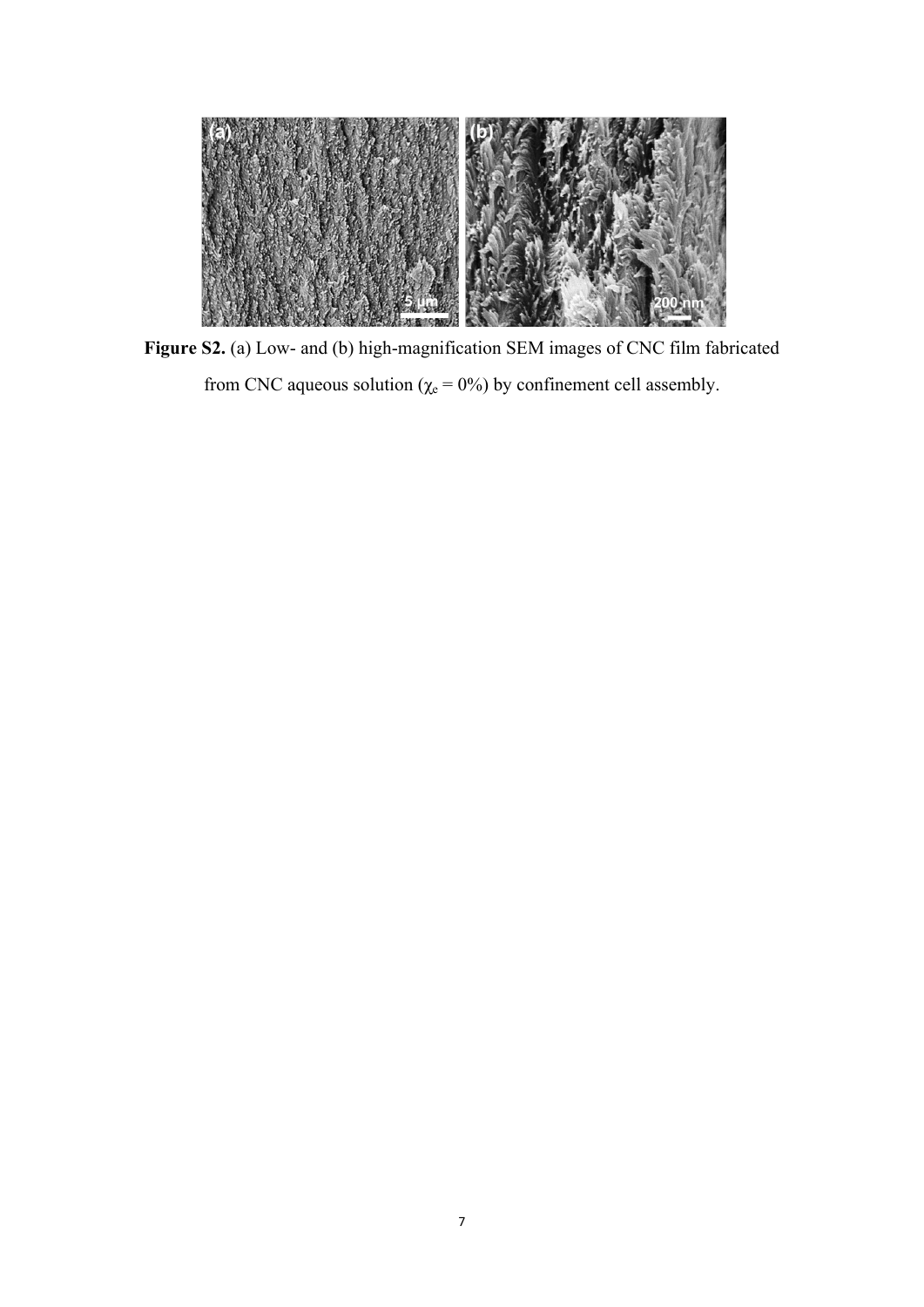

Figure S3. FEA simulation of the distributions of (a) electric field and (b) potentials.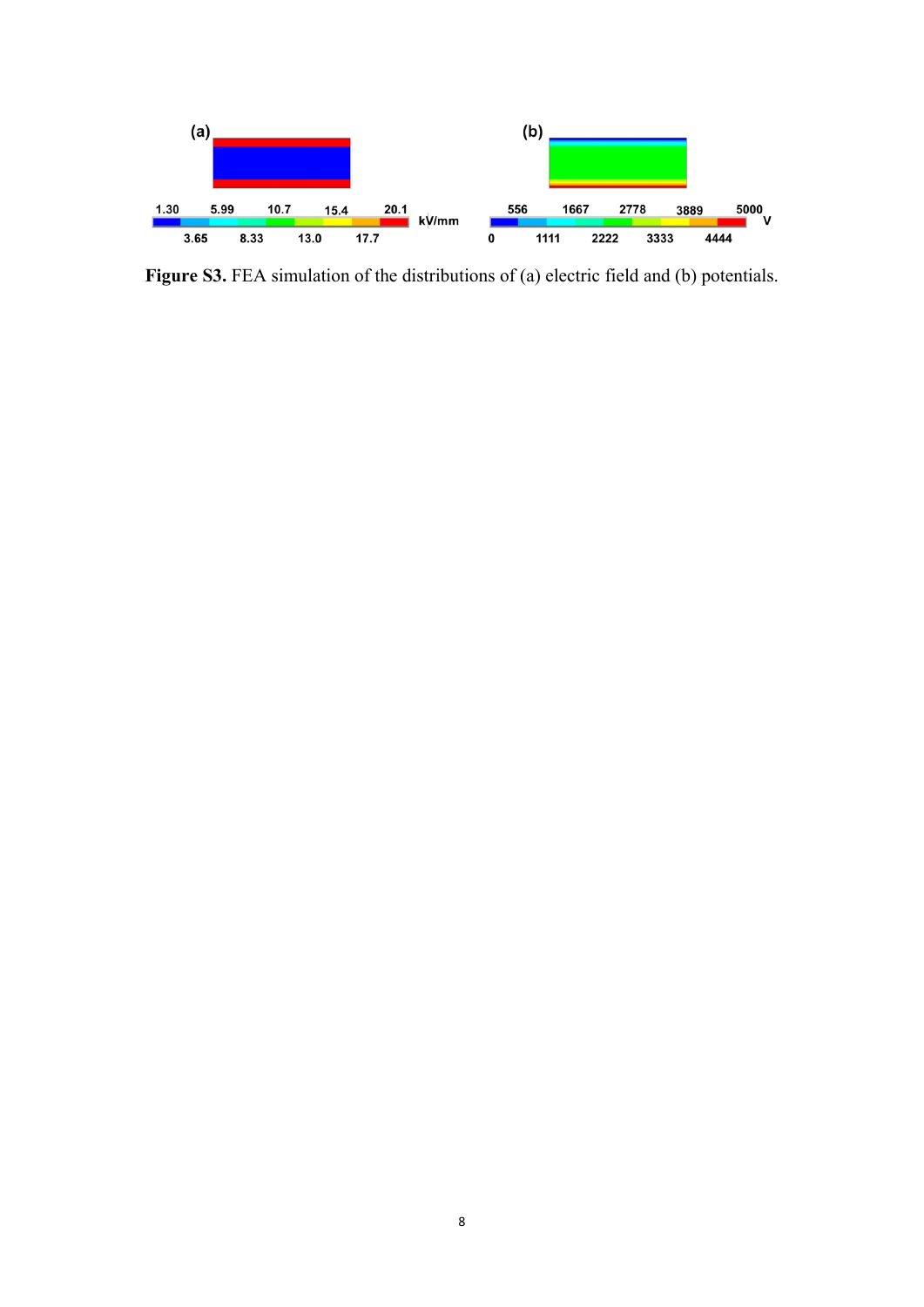

**Figure S4.** (a) AFM image, (b) SEM image and (c) XRD of CNC sample.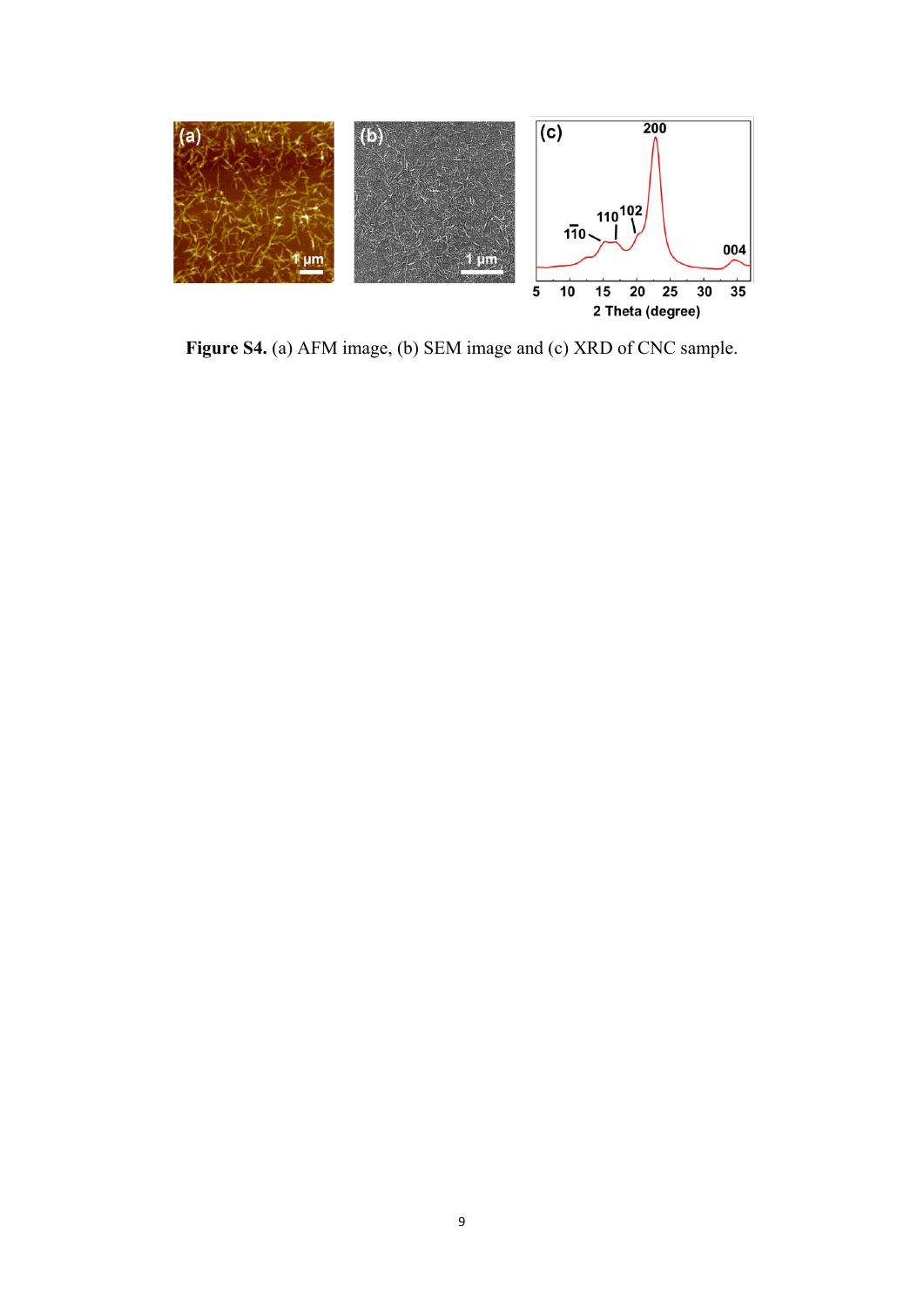

**Figure S5.** Experimental setup used for CNCs alignment.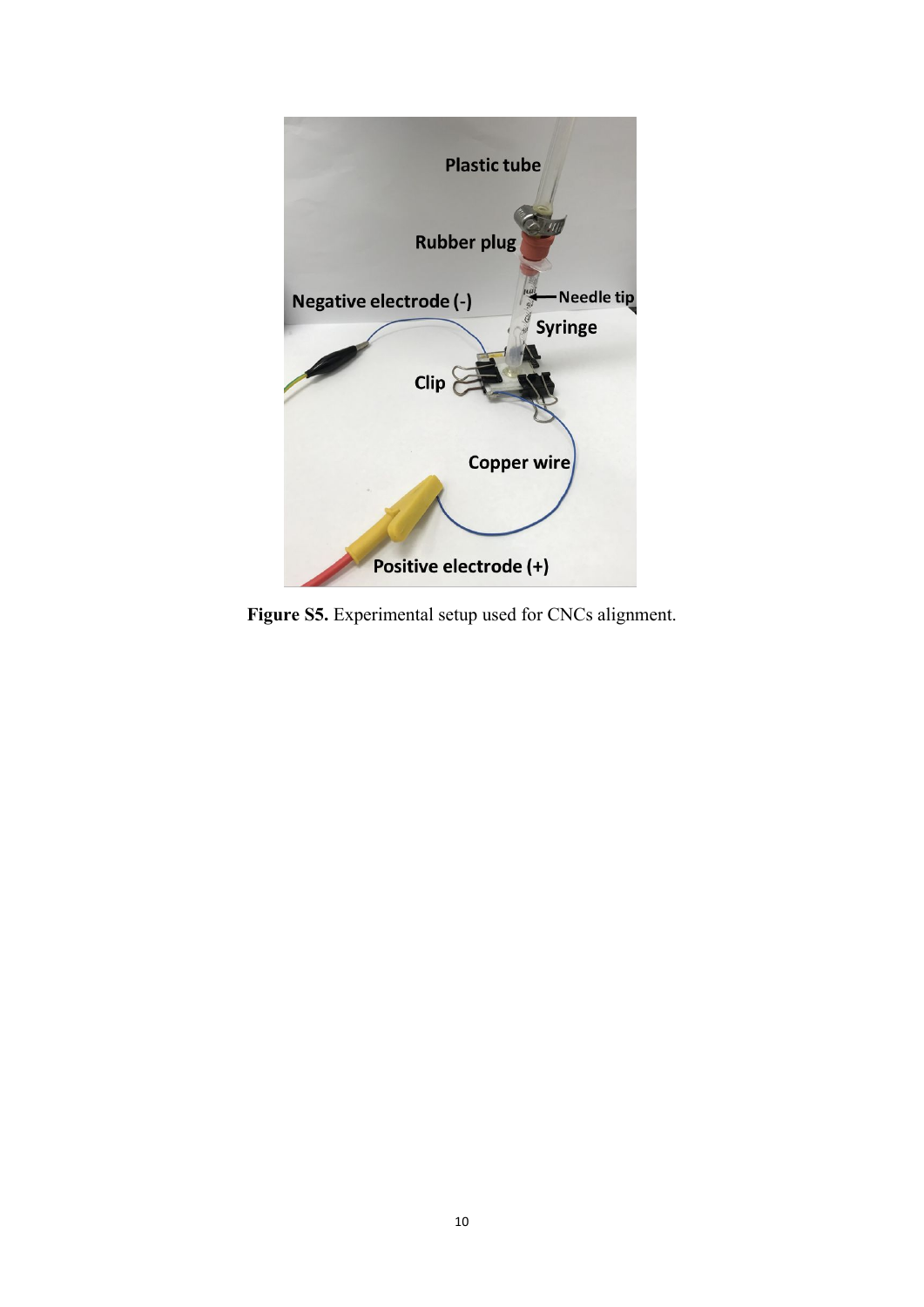

**Figure S6.** Photos of vertically aligned CNC film.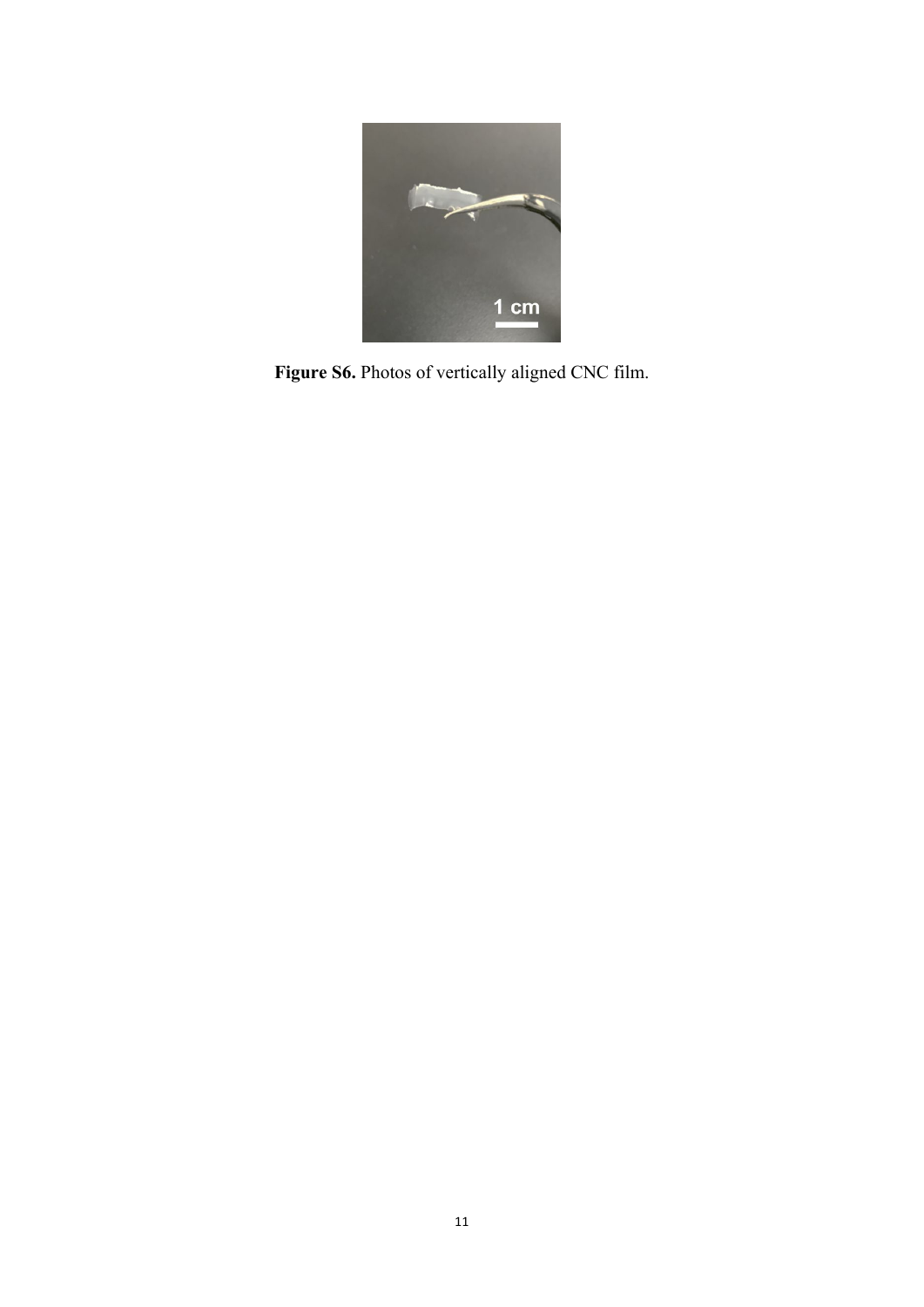

**Figure S7.** AFM topography image of vertically aligned CNC film.